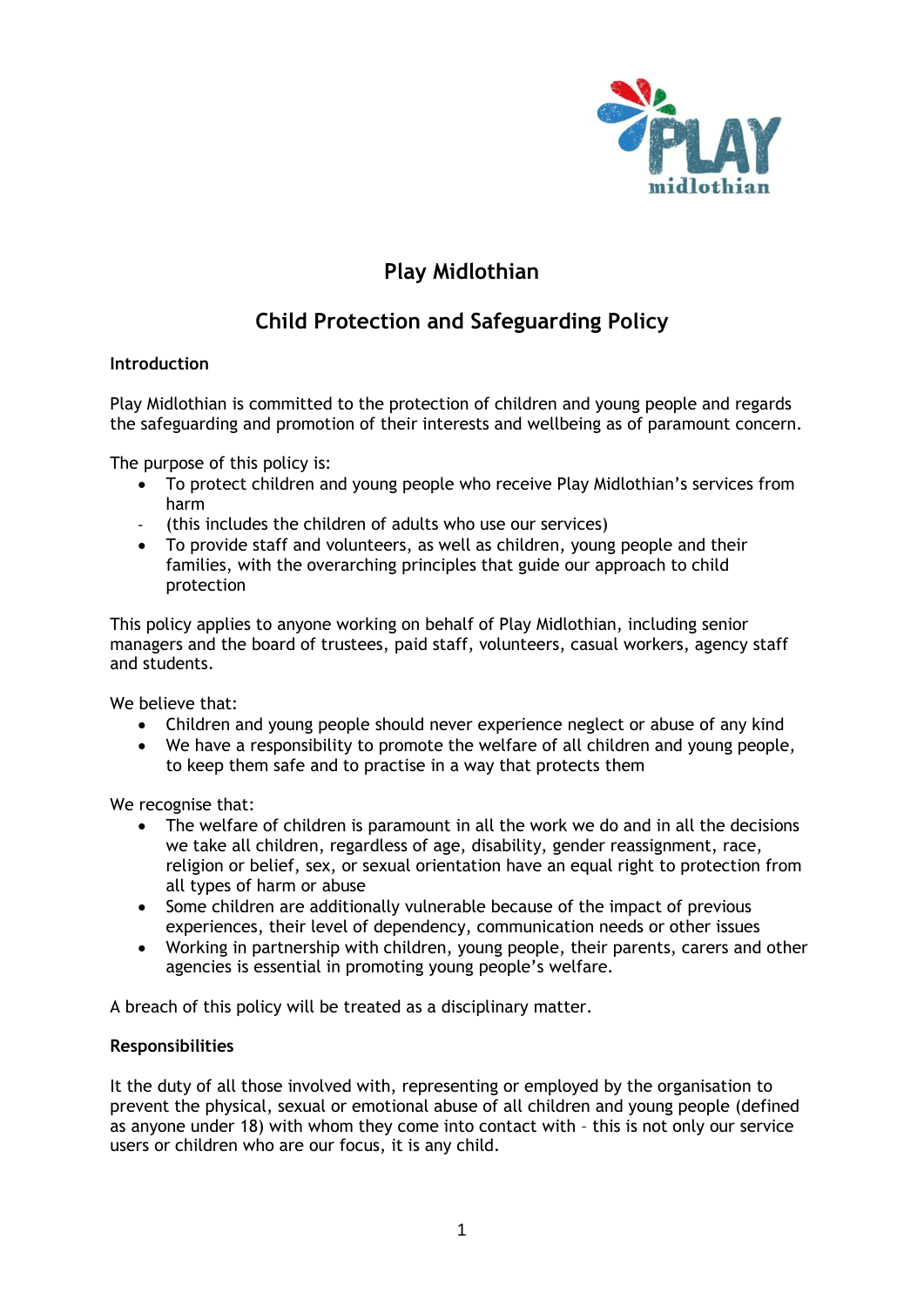All employees and volunteers have a duty to:

- Familiarise themselves with this policy and procedures
- Report child protection concerns to social work or the police (then later inform the safeguarding officer for record keeping)
- Raise general concerns about children's wellbeing with the safeguarding officer
- Advise their line manager immediately if they are under suspicion or accused of any conduct which may affect their suitability to work with children

Line managers have a duty to:

- Empower staff to immediately report child protection concerns to social work or the police
- Be responsive and supportive to any service user, employee or volunteer who so raises a concern

### **Definitions**

### *Child*

The Children and Young People (Scotland) Act 2014 defines a child as someone under the age of 18. However, the Adult Support and Protection (Scotland) Act 2007 can be applied to over-16s where the criteria are met. The individual young person's circumstances should be considered, however the priority is to ensure that a vulnerable young person who is, or may be, at risk of significant harm is offered support and protection.

#### *Safeguarding*

Safeguarding is what we do to ensure safe and effective care of children at Play Midlothian, for example safe recruitment practices and using the Getting It Right for Every Child (GIRFEC) framework. The majority of this policy is focused on child protection, however there is also further information about safeguarding in practice.

### *Child protection*

Child protection means protecting a child from child abuse or neglect. Abuse or neglect need not have taken place; it is sufficient to have identified a likelihood or risk of significant harm from abuse or neglect.

#### *Abuse and neglect*

Abuse and neglect are forms of maltreatment of a child. Somebody may abuse or neglect a child by inflicting, or by failing to act to prevent, significant harm to the child. Children may be abused in a family or in an institutional setting, by those known to them or, more rarely, by a stranger.

The following definitions show some of the ways in which this may be experienced by a child but are not exhaustive, as the individual circumstances of abuse will vary from child to child.

- Physical abuse: This may involve hitting, shaking, throwing, poisoning, burning or scalding, drowning or suffocating. Physical harm may also be caused when a parent or carer feigns the symptoms of, or deliberately causes, ill health to a child they are looking after
- Emotional abuse: Persistent emotional neglect or ill treatment that has severe and persistent adverse effects on a child's emotional development. It may involve conveying to a child that they are worthless or unloved, inadequate or valued only insofar as they meet the needs of another person. It may involve the imposition of age or developmentally inappropriate expectations on a child. It may involve causing children to feel frightened or in danger, or exploiting or corrupting children.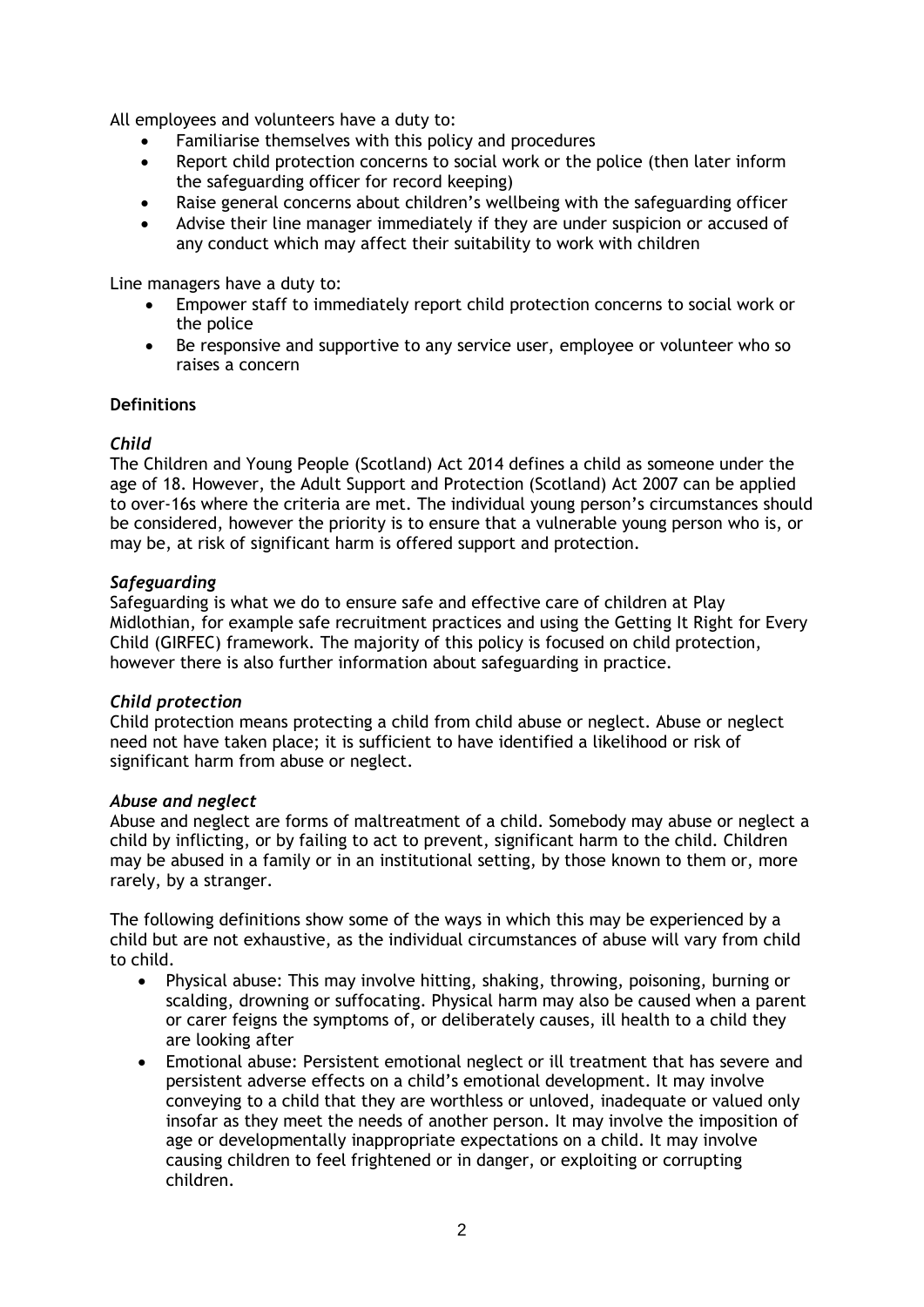- Sexual abuse: Any act that involves the child in any activity for the sexual gratification of another person, whether or not it is claimed that the child either consented or assented, and whether or not the child is aware of what is happening. The activities may involve physical contact, including penetrative or nonpenetrative acts. They may include non-contact activities, such as involving children in the production of indecent images or in watching sexual activities, using sexual language towards a child or encouraging children to behave in sexually inappropriate ways.
- Neglect: Neglect is the persistent failure to meet a child's basic physical and/or psychological needs. It may involve a parent or carer failing to provide adequate food, shelter and clothing, to protect a child from physical harm or danger, or to ensure access to appropriate medical care or treatment. It may also include neglect of, or failure to respond to, a child's basic emotional needs. Neglect may also result in the child being diagnosed as suffering from 'non-organic failure to thrive', where they have significantly failed to reach normal weight and growth or development milestones and where physical and genetic reasons have been medically eliminated.

#### **What to do if a child tells you they are being abused/neglected or at risk of abuse/neglect OR you suspect they are**

You must report this to social work or the police immediately. Every one of us holds this same individual responsibility, regardless of our roles in the organisation. Do not delay reporting to speak with a colleague – every minute of delay adds risk to that child's safety. It is your individual responsibility to report it to social work or the police right away.

You can reach Midlothian Council's Children's Services duty team on 0131 271 6674 (office hours) or 0800 731 6969 (out of hours) or the police on 101 (or in an emergency 999).

Afterwards, you should update the safeguarding officer so that they can maintain the appropriate records and provide you with support.

Feedback on the outcome of social work investigations should be requested by the safeguarding officer.

### **What to do if you have general concerns about a child**

Sometimes it can be difficult to know if a child is being abused or is at risk of abuse. You might have general concerns about a child but be unsure whether or not there is a child protection issue.

Remember, you have an individual responsibility to report a child protection concern to social work or the police. If Play Midlothian's safeguarding officer is available there and then, you may wish to seek advice, however you should be the person who contacts social work or the police about your concern. You have a personal responsibility to decide whether or not to report a concern that same day, and you should not delay on this.

If in doubt, it is better to go ahead and report your concern. You are always doing the right thing to raise a concern with social work or the police – they will make the decision on the significance of the information and what should happen next (if anything). Remember, they may hold other information about the child and your concern may be an important piece of this jigsaw.

You can reach Midlothian Council's Children's Services duty team on 0131 271 6674 (office hours) or 0800 731 6969 (out of hours) or the police on 101 (or in an emergency 999).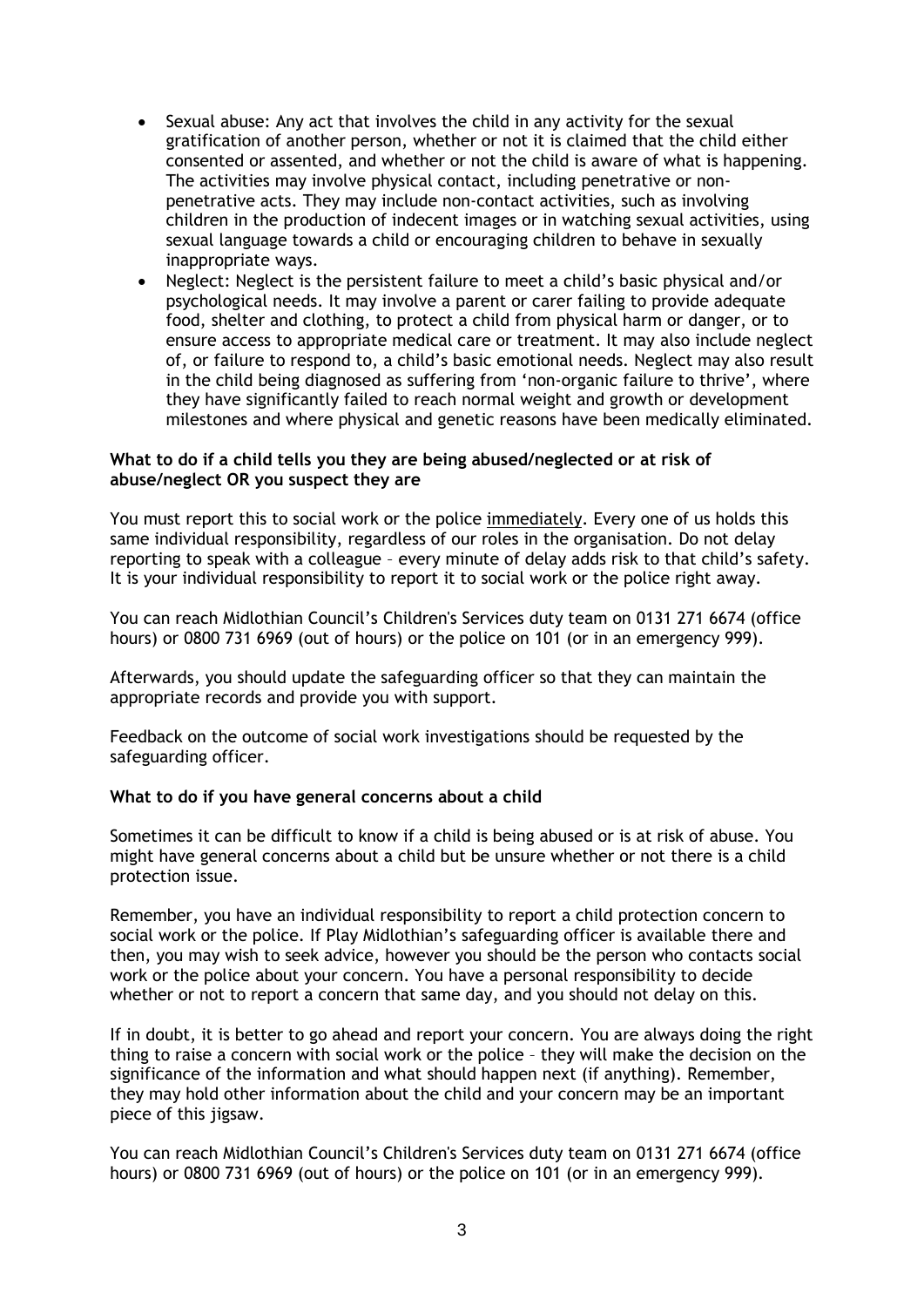Afterwards, you should update the safeguarding officer so that they can maintain the appropriate records and provide you with support.

Feedback on the outcome of social work investigations should be requested by the safeguarding officer.

If you decide not to report the matter as a child protection concern, you should instead handle this as a wellbeing concern in relation to GIRFEC, and refer to our Child Protection and Safeguarding SOP for how to proceed.

#### **Guidelines for supporting children**

Do

- Listen, support and respect the child
- Listen to the child's wishes though be clear about what is outwith your control
- Re-assure the child that they have done the right thing by speaking to you
- Report any concern immediately
- Record the information gathered as soon as possible using Play Midlothian's recording method
- Be mindful of changes in a child's behaviour, both physical and emotional presentation and any increased vulnerabilities
- Where possible ensure that more than one adult is present or you are at least within sight and hearing of others
- Show interest in hearing what children have to say and make time to talk to them
- Only share concerns with those outlined in this Child Protection Policy otherwise the matter should remain strictly confidential

#### Don't

- Make false promises what the child wants to happen may be the opposite of what needs to happen
- Promise confidentiality
- Interview the child or ask any leading questions

#### **Record keeping**

- Record information shared as soon as possible including the date and time.
- Record any information shared in the child's own words.
- Differentiate between and state what is fact and what is opinion.
- Record the presentation and emotional state of the child.
- Record information on the wellbeing / child protection form for filing.
- Play Midlothian's safeguarding officer stores the information in a locked cabinet at Play Midlothian's office.
- Record information at Play Midlothian's office so that it can immediately be stored securely.

#### **Information sharing**

- Never promise a child confidentiality and remind them that any child protection concerns will be shared and with who.
- When you have a child protection concern, the consent of the child or parent is not needed – and you must share the information with the police or social work.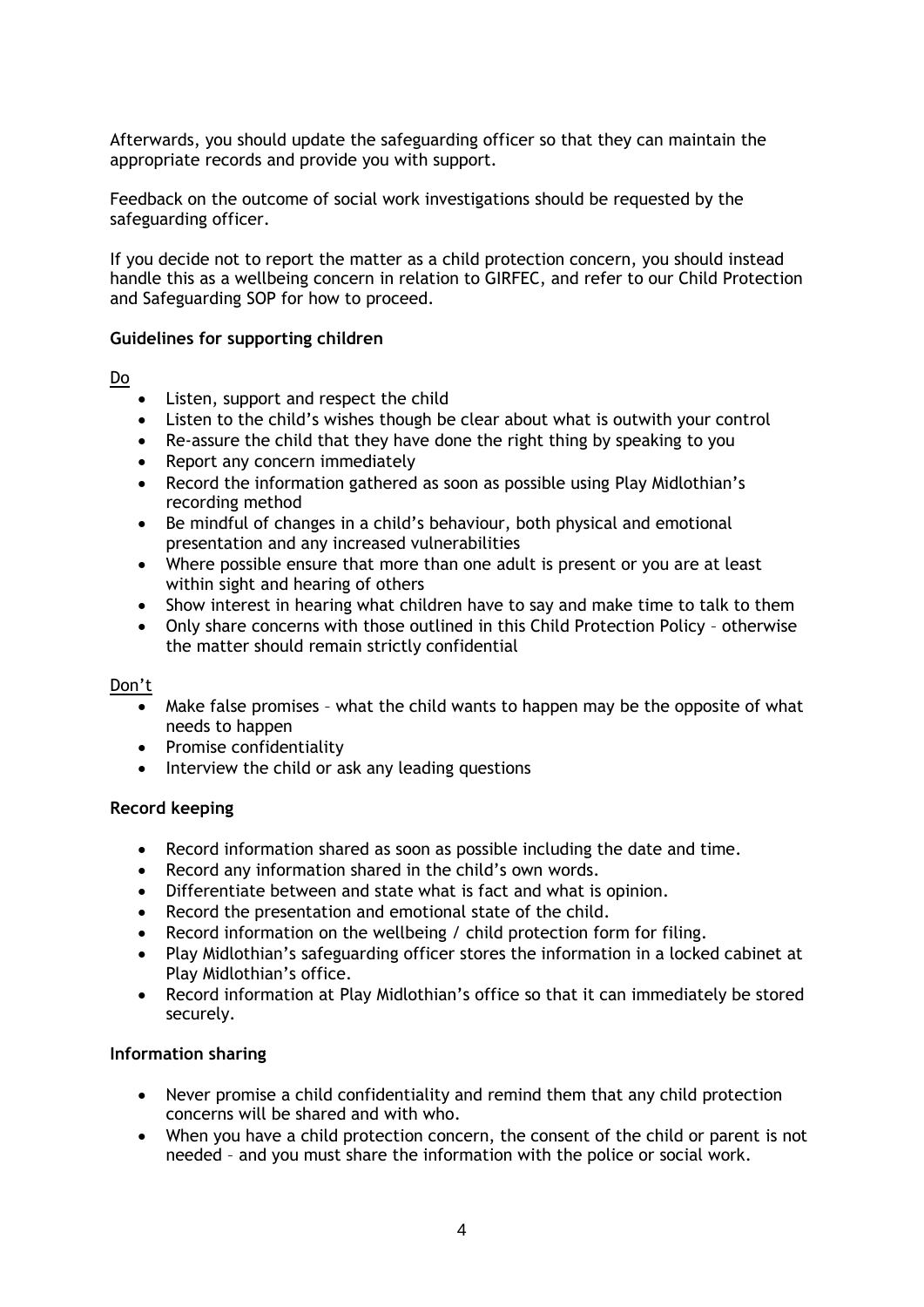• When you have a lower level wellbeing concern, and for example wish to refer a child to another services, or speak with their Named Person, this should be with the knowledge and consent of the family.

### **Allegations against Play Midlothian staff, trustees or volunteers**

All allegations against anyone within Play Midlothian are taken very seriously and investigated. It is important we believe it could happen here. It could – it can happen anywhere.

Allegations against any Play Midlothian staff and volunteers (including trustees) should in the first instance be taken to the designated safeguarding officer, who will raise the matter with the Chief Executive. If the allegation is against the safeguarding officer, it should be taken straight to the Chief Executive. If the allegation is against the Chief Executive, or they are not contactable, the safeguarding officer should take the matter to Play Midlothian's Chairperson. Any queries should be directed to the safeguarding officer (unless the allegation pertained to them).

Any allegations made will be shared with Police Scotland. If you cannot reach anyone listed above, then you should report the allegation to Police Scotland yourself.

Under the Protection of Vulnerable Groups (Scotland) Act 2007, Play Midlothian has a duty to make a referral to Disclosure Scotland.

## **Training**

Training on child protection and Play Midlothian's Child Protection Policy will be provided to new employees and volunteers and thereafter refreshed annually. This should be a faceto-face full course at least every three years, but can be via e-learning or in-house refreshers in the intermediate years.

### **Designated Safeguarding Officer**

Play Midlothian's designated safeguarding officer is Play Midlothian's Operations Manager. In their absence, the role is covered by the Chief Executive. In the unlikely event both are unavailable, for example off sick, please contact the Chairperson for any of the below listed responsibilities.

It should be noted that it is not the safeguarding officer's special role to report child protection concerns to social work or the police. We each hold that role – child protection is everyone's responsibility. Additionally, we each have varying roles in safeguarding children – with the Chief Executive retaining the policy responsibility. However, the designed safeguarding officer plays a vital support role in child protection and safeguarding:

- Takes a lead role in developing and reviewing Play Midlothian's child protection and safeguarding operational procedures
- Makes sure that everyone working or volunteering with or for children and young people at Play Midlothian, including the Board of Trustees, understands the child protection policy and procedures and knows what to do if they have concerns about a child's welfare
- Makes sure children and young people who are involved in activities, and their parents, know who they can talk to if they have a welfare concern and understand what action the organisation will take in response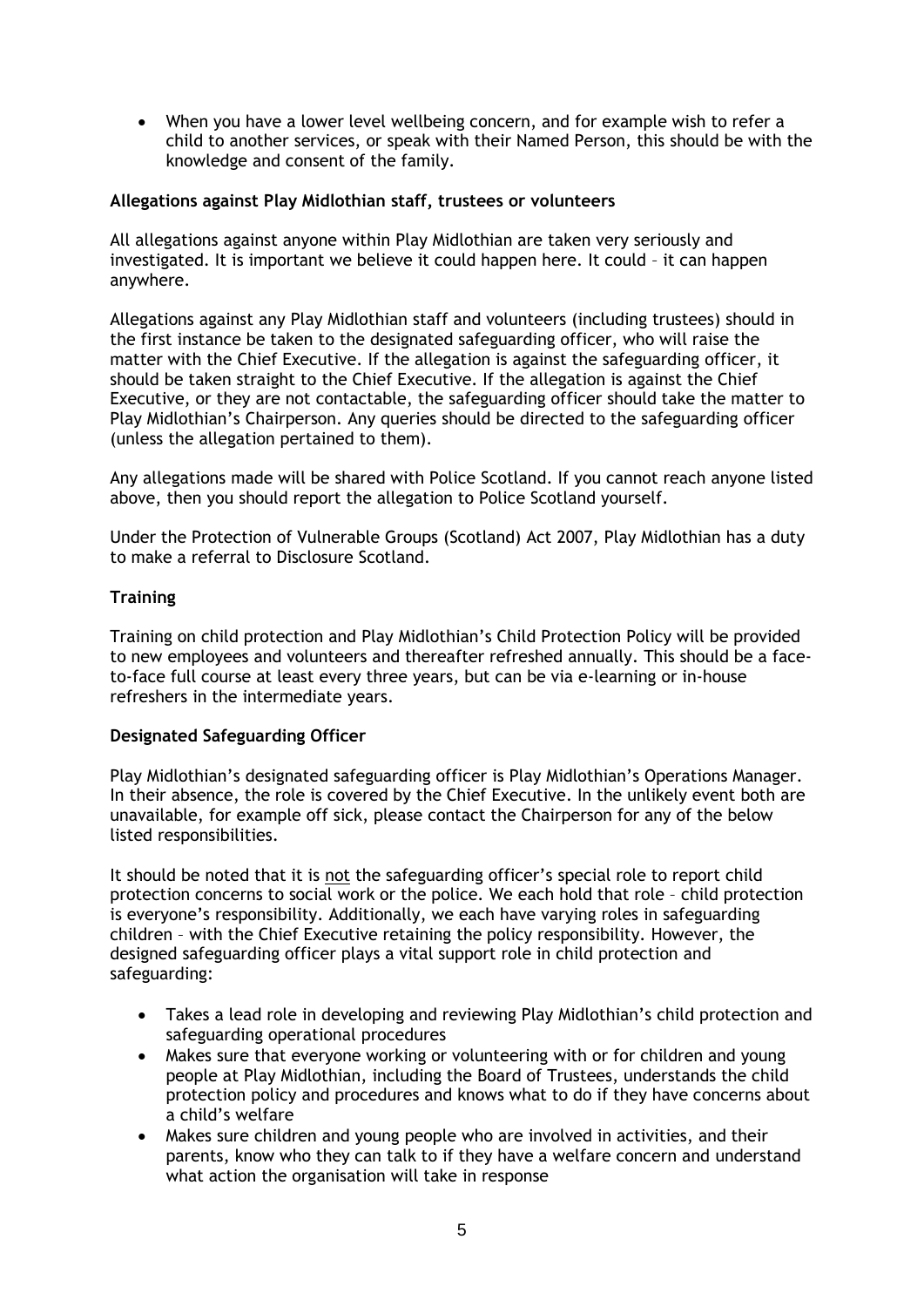- Is responsive and supportive to any service user, employee or volunteer who raises a concern
- Receives and records information from anyone who has concerns about a child who takes part in our activities, and the decision made about what to share with whom and why
- Follows up on referrals that have been made, liaising with social work for more information, and establishing what needs to happen at Play Midlothian next
- Stores and retains child protection records according to legal requirements and the organisation's safeguarding and child protection policy and procedures.
- Works closely with the Chief Executive and Board of Trustees to ensure they are kept up to date with safeguarding issues and are fully informed of any concerns about organisational safeguarding and child protection practice
- Reports regularly to the Chief Executive and Board of Trustees on issues relating to safeguarding and child protection
- Is familiar with and works within inter-agency child protection procedures developed by the local child protection agencies
- Is familiar with issues relating to child protection and abuse, and keeps up to date with new developments in this area
- Attends regular training in issues relevant to child protection (and aimed at child protection leads) and shares knowledge from that training with everyone who works or volunteers with or for children and young people at Play Midlothian

## **Safeguarding in practice**

We will seek to keep children and young people safe by:

- Valuing, listening to and respecting them
- If enabling access to the internet for children, first of all developing and implementing an effective online safety policy and related procedures
- Making sure that children, young people and their families know where to go for help if they have a concern
- Checking parental permission before capturing or using images of children, and establishing and respecting children's own feelings about being filmed or photographed
- Adopting child protection and safeguarding best practice through our policies and procedures
- Recruiting and selecting staff, freelancers and volunteers safely, ensuring all necessary checks are made
	- o References will be taken up prior to appointment
	- o A PVG for regulated work and a Basic Disclosure for any other position will be in place before commencing work or volunteering (including on the board)
	- o Where a record shows a conviction, we will take into consideration whether the conviction is relevant to the position being offered, following guidance available from Disclosure Scotland
	- o Evidence of their identity will be checked and records maintained of those checks
- Re-checking people with a PVG Update or Basic Disclosure every three years
- Providing effective management for staff and volunteers through supervision, support, training and quality assurance measures so that all staff and volunteers know about and follow our policies, procedures and behaviour codes confidently and competently